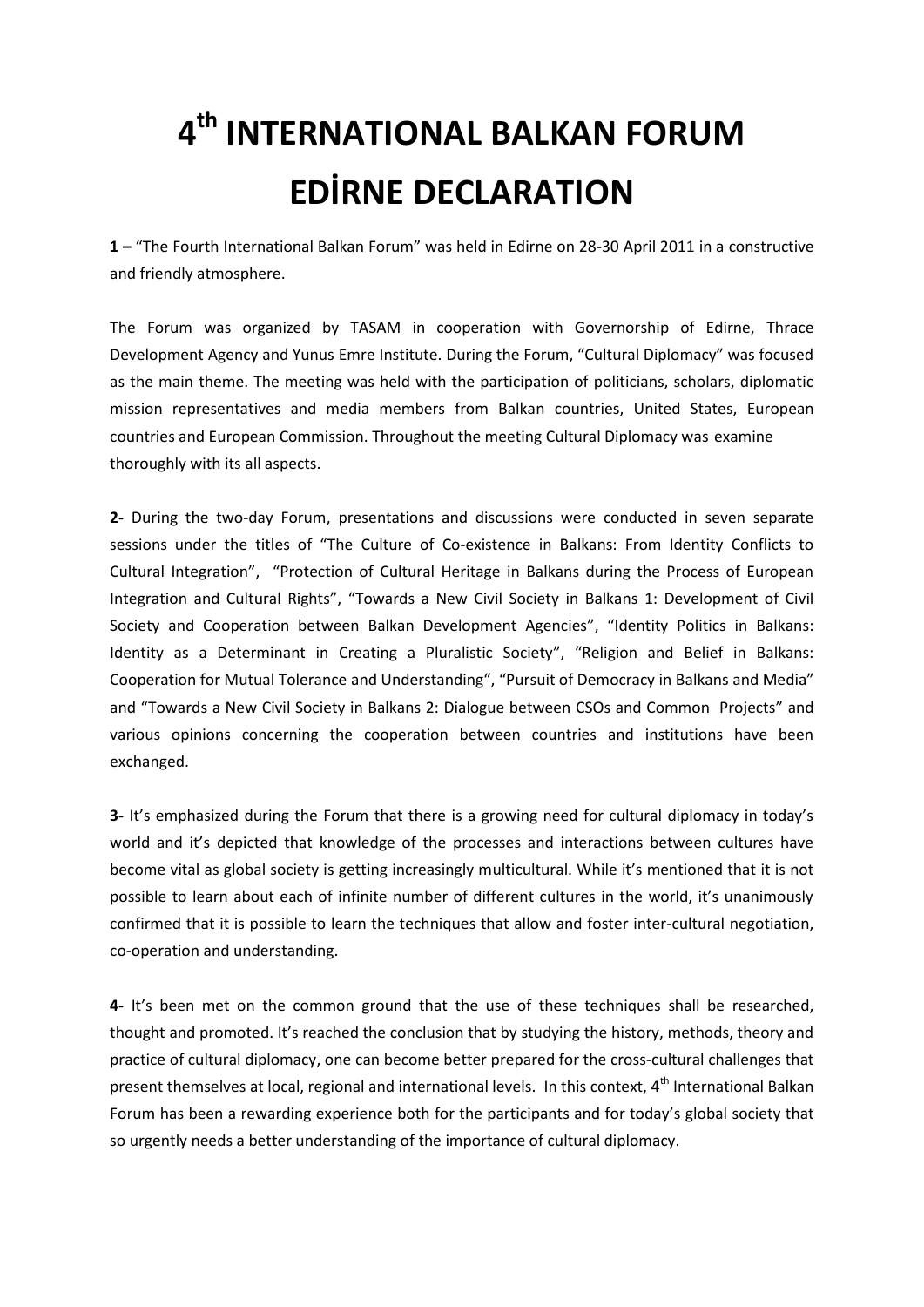**5-** Cultural diplomacy is a two-way process: on the one hand, diplomatic network facilitates a faster transference and presentation of facts, contents, ideas and cultural architects of one country, and on the other, culture itself allows for a promotion of diplomatic interests of that country on political, strategic, economic and other levels. Within this regard, one of the tasks of cultural diplomacy is also to avoid the conflicts between different cultures, particularly between the culture of the majority and that of the minority in South–East Europe where for so long the embers of such conflicts have been smoldering and suddenly bursting into flames.

**6-** In this regard, there is a need for developing the regional cooperation and common aims on the framework of cultural diplomacy between the Balkan Countries. In this point, common values of cultural heritage stand out as constructive component to reach the regional cooperation. Cultural heritage is a bridge between the different cultures; it is a source of past, today and future and also it is a component to strengthen the intercultural dialogue.

**7-** Language and religion as a part of the cultural heritage also have important role in the Balkans in order to establish the culture of co-existence. Language and religion were critical catalyst components in the creation of different cultures. Also, these played important role in starting the conflicts in Balkans. But today, stand out as an important factor in starting the dialogue and in creation of democratic, pluralist society. Cultural diversity which contains different languages and religions, enrich the Balkans, and provide facility to live together in harmony along with keeping general and valid values and rules of the society.

**8-** Cultural Diplomacy is critical factor to ease the security issues related to radicalism, extremism and the crime with playing role in living the societies together who are from different cultural environment. In this way possible difficulties of providing the security structure of values and valid norms of common life will be eased.

**9-** Cultural diplomacy has a really important role in constructing the European cultural identity and in protecting the unique properties of this identity in the process of the integration of Balkans to EU. This kind of defense processes ease to protect the shared basics as different cultural identities and their diversities and respect to others' values. In this respect, it is really significant for the civil society organizations to make common projects and in this direction to create awareness in the stage of protecting the diversity in European Union integration process and encouraging culture of coexistence.

**10-** Globalization processes are affecting culture in many ways. In an era where hierarchies are being eroded and giving way to networks, it's possible for peoples to maintain their existence by safeguarding the distinctiveness of their cultures, traditions, languages and heritage, but at the same time international arena is being transformed by the possibility of learning and promoting different